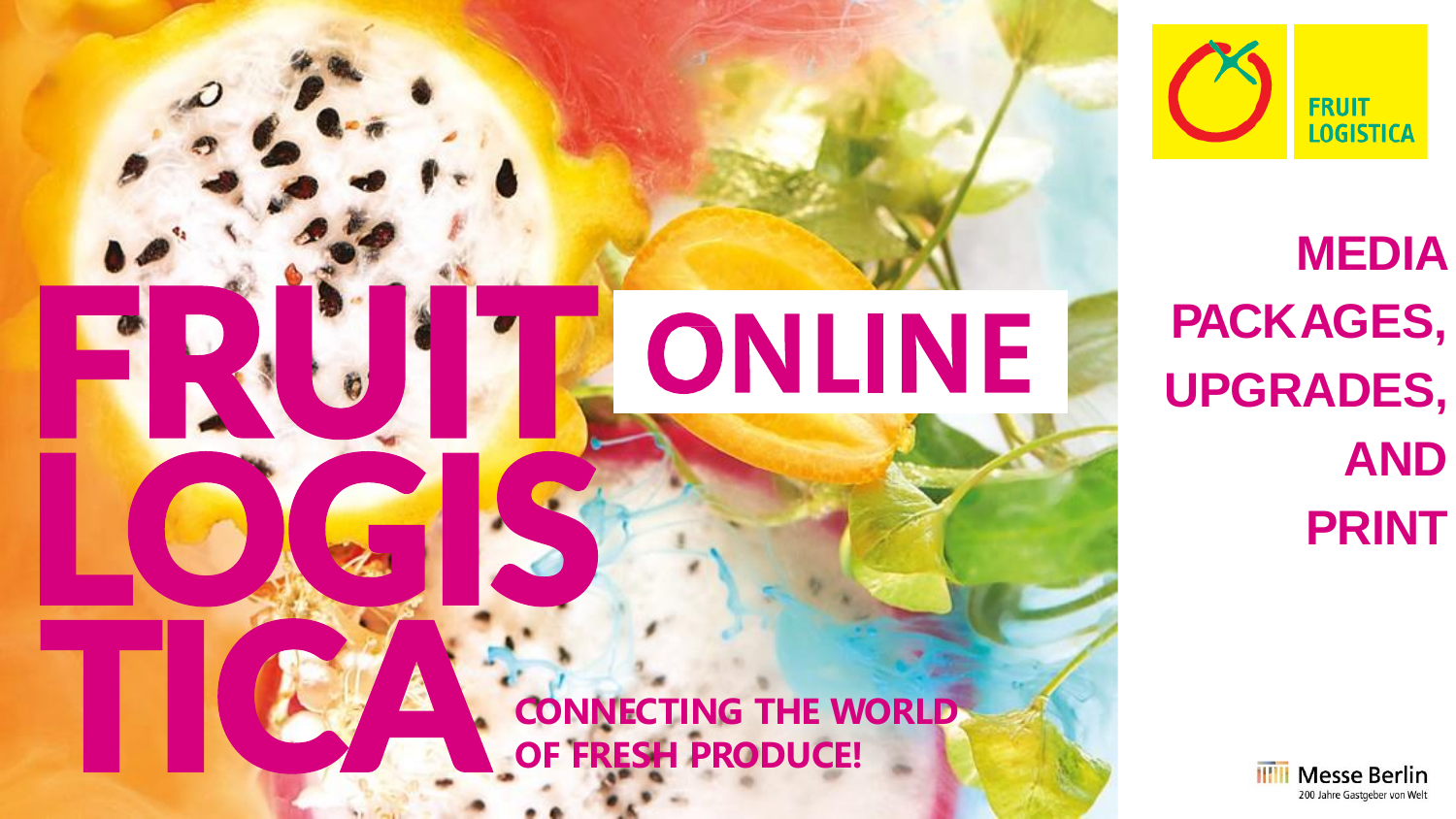## **Connecting the world of fresh produce!**



### **Discover the new digital industry platform of FRUIT LOGISTICA!**

Business, content and networking - your benefits at a glance!

For many years now, FRUIT LOGISTICA has been offering its exhibitors the opportunity to digitally extend their on-site trade fair participation beyond the duration of the exhibition with the Media Package. This digital presence is now being strengthened with the new FRUIT LOGISTICA Online Platform with innovations in the areas of interactivity and networking.

**The FRUIT LOGISTICA App** Brand new this year is the FRUIT LOGISTICA App! It is the smart companion for on-site visits.

> **Let's explore the options to underline your presentation on-site!**

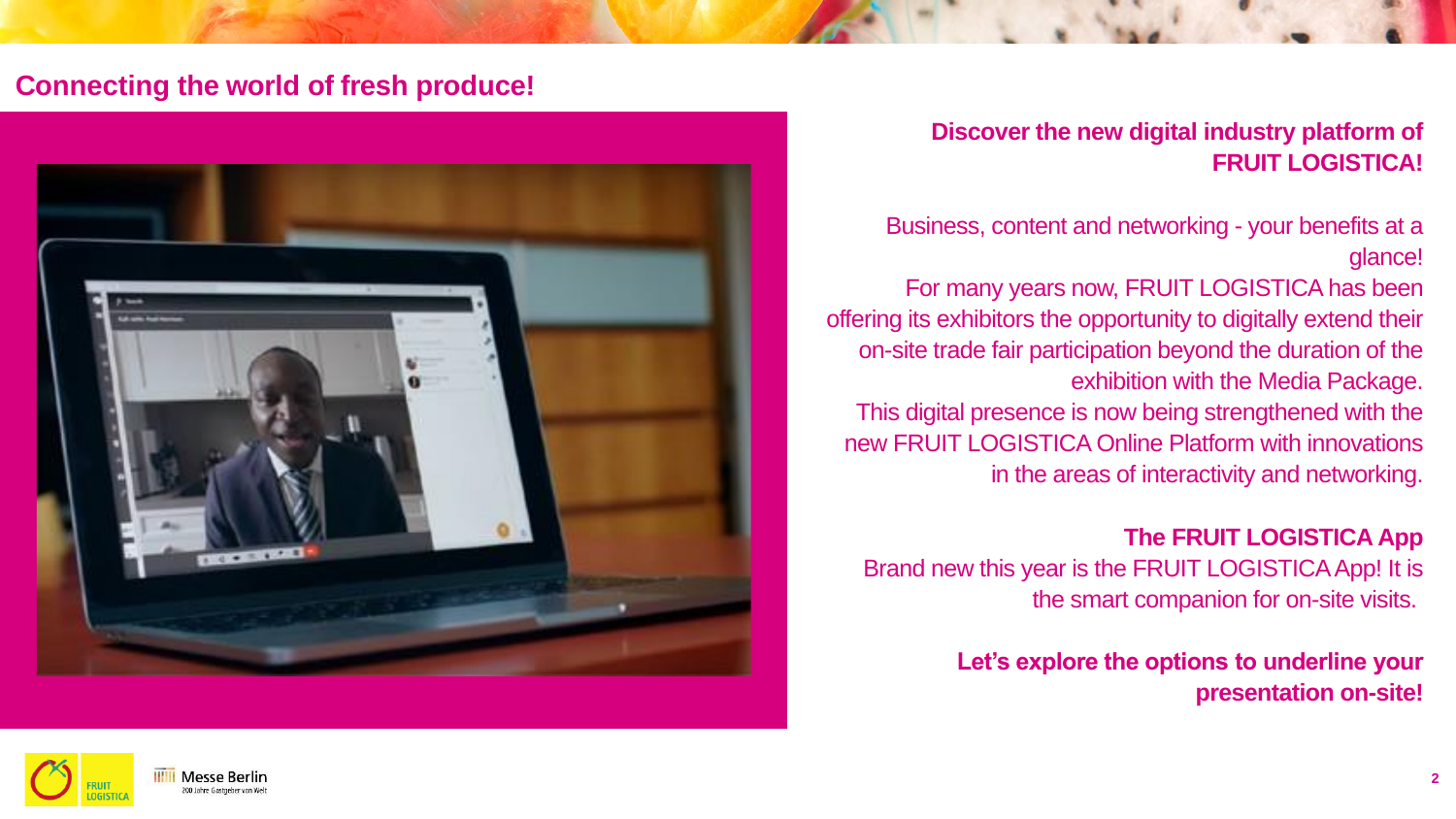# **Table of Content**

| <b>OPTIONS</b><br><b>PAGES</b> |
|--------------------------------|
|--------------------------------|

| <b>MEDIA PACKAGES</b>                       | 4  |
|---------------------------------------------|----|
| <b>UPGRADE FOR MAIN EXHIBITOR</b>           | 5  |
| <b>UPGRADES FOR CO-EXHIBITOR</b>            | 6  |
| <b>NETWORK</b>                              | 8  |
| <b>PRINT ADVERTISING "EXHIBITION GUIDE"</b> | 9  |
| <b>TEAM AND CONTACT</b>                     | 10 |

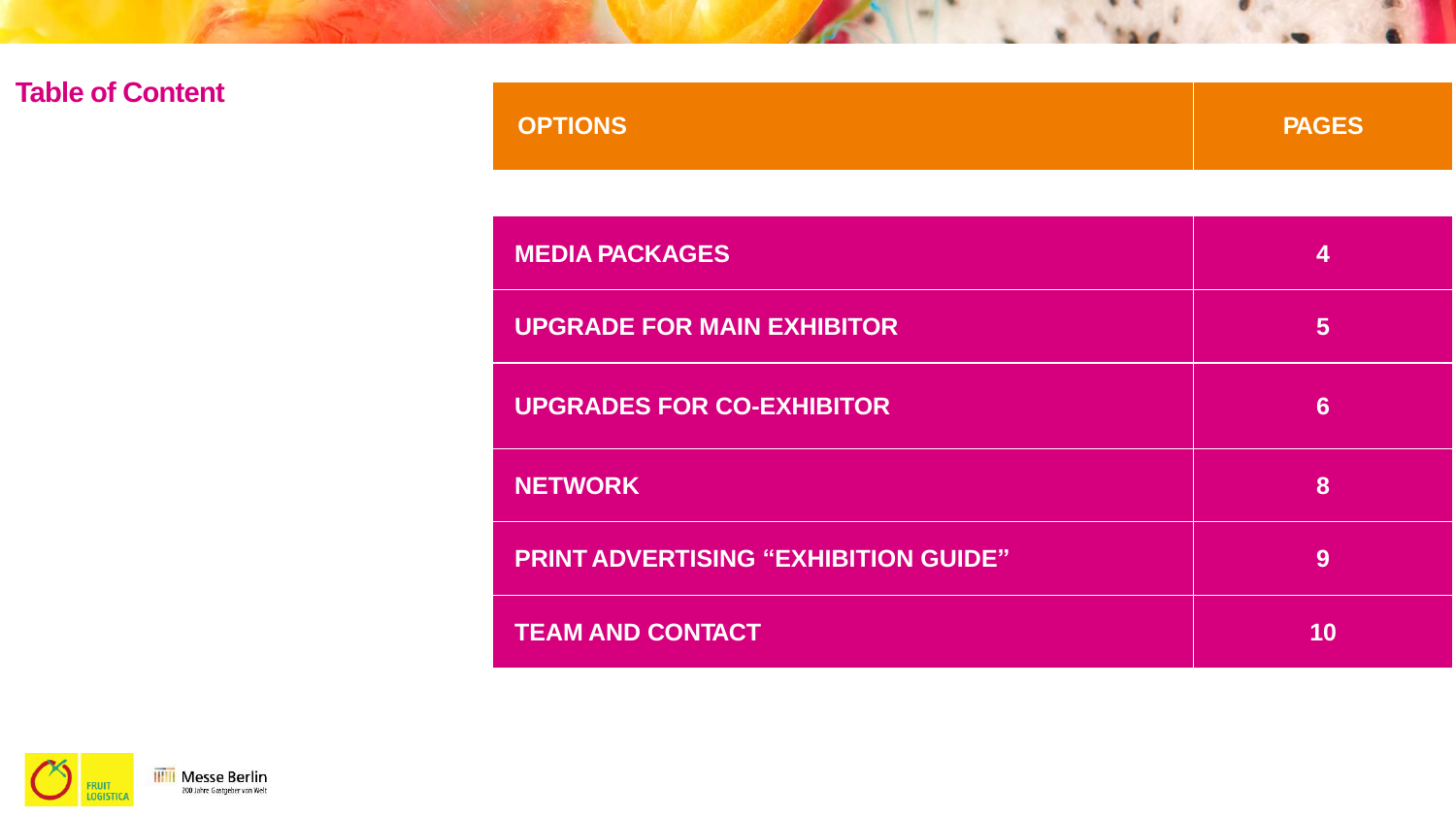# **Media Packages Basic Entry included within the stand Registration**

| 99.00 $\epsilon$ | <b>Co-Exhibitor</b>                                                                                                                                                                                                                                                                                                       | 519.00€ | <b>Main Exhibitor</b>                                                                                                                                                                                                                                                                                                               |
|------------------|---------------------------------------------------------------------------------------------------------------------------------------------------------------------------------------------------------------------------------------------------------------------------------------------------------------------------|---------|-------------------------------------------------------------------------------------------------------------------------------------------------------------------------------------------------------------------------------------------------------------------------------------------------------------------------------------|
|                  | <b>FRUIT LOGISTICA ONLINE &amp; App</b><br>$\checkmark$ Basic company entry (company name, postal address, hall<br>and stand number, telephone, fax, email, branch codes,<br>entry in the product key numbers)                                                                                                            |         | <b>FRUIT LOGISTICA ONLINE &amp; App</b><br>$\checkmark$ Basic company entry (company name, postal address, hall<br>and stand number, telephone, fax, email, branch codes,<br>entry in the product key numbers)                                                                                                                      |
|                  | <b>FRUIT LOGISTICA Online</b><br>√ 1/16 tile for your company profile under "Exhibitors"<br>$\checkmark$ Contact person with email and telephone<br>$\checkmark$ Company profile (max. 5,000 characters)<br>$\checkmark$ Company logo<br>$\checkmark$ Link to social media profiles (Facebook, Twitter,<br>You-Tube etc.) |         | <b>FRUIT LOGISTICA Online</b><br>$\checkmark$ 1/4 tile for your company profile under "Exhibitors"<br>$\checkmark$ Contact persons with email and telephone<br>$\checkmark$ Company profile (max. 5,000 characters)<br>$\checkmark$ Company logo<br>$\checkmark$ Link to social media profiles (Facebook, Twitter, YouTube<br>etc.) |

- $\checkmark$  Link to homepage
- $\checkmark$  Presentation of 1 product with description (max. 5,000) characters.) and picture with link to the product on the exhibitor's homepage. Please note: Only products and services in accordance with the product group index are admitted.
- $\checkmark$  Link to videos, PDFs and pictures to external website
- $\checkmark$  Business matching & calendar
- ✓ Video & audio calls



**IIIII** Messe Berlin 200 Jahre Gastrieher von V

**Upgrade from co-exhibitor entry to main exhibitor entry possible!**

- ✓ Link to homepage
- $\checkmark$  Presentation of up to 10 products with description (max. 5,000 characters per product) and picture with link to the products on the exhibitor's homepage.
	- Please note: Only products and services in accordance with the product group index are admitted.
- $\checkmark$  Link to videos, PDFs and pictures on the external website
- $\checkmark$  Business matching & calendar
- ✓ Video & audio calls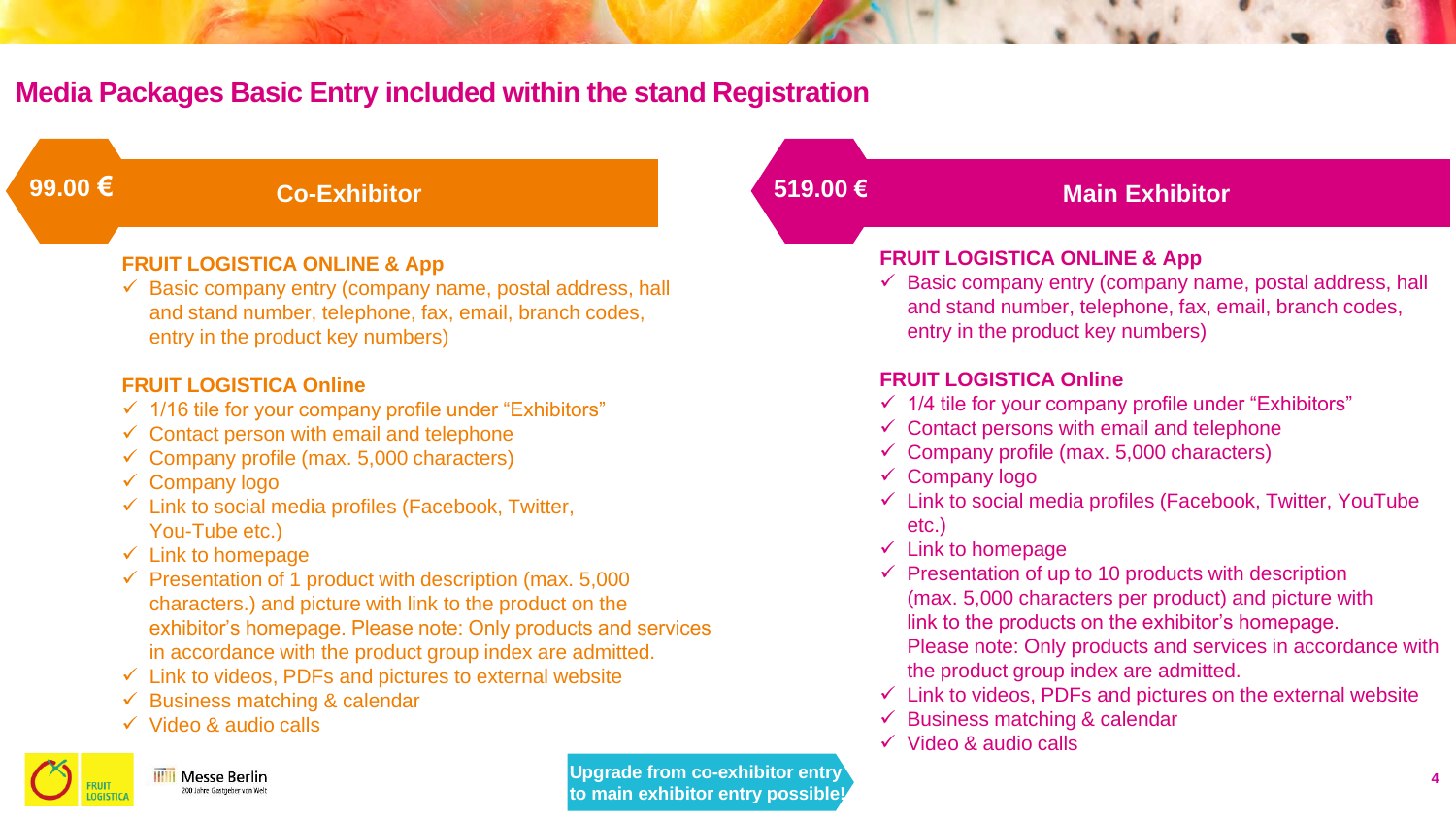### **Exemplary Visualization**

## **Upgrade for Main Exhibitor**



**Your benefits:**

✓**Bigger tile:** 1/2 tile for your company profile under "Exhibitors"

✓**More products:** up to 15 products with description (max. 5,000 characters per product) and picture with link to the products on the exhibitor's homepage. Please note: Only products and services in accordance with the product group index are admitted.

✓**New :** 5 Exhibitor-News under the Navigation "Exhibitors"

✓**New:** Video in the Header Banner of the company profile

#### **Bigger tile:** 1/2 tile



#### **More products** (up to 15) in your company profile



#### **New:** 5 Exhibitor-News



#### **New:** Video in the Header Banner

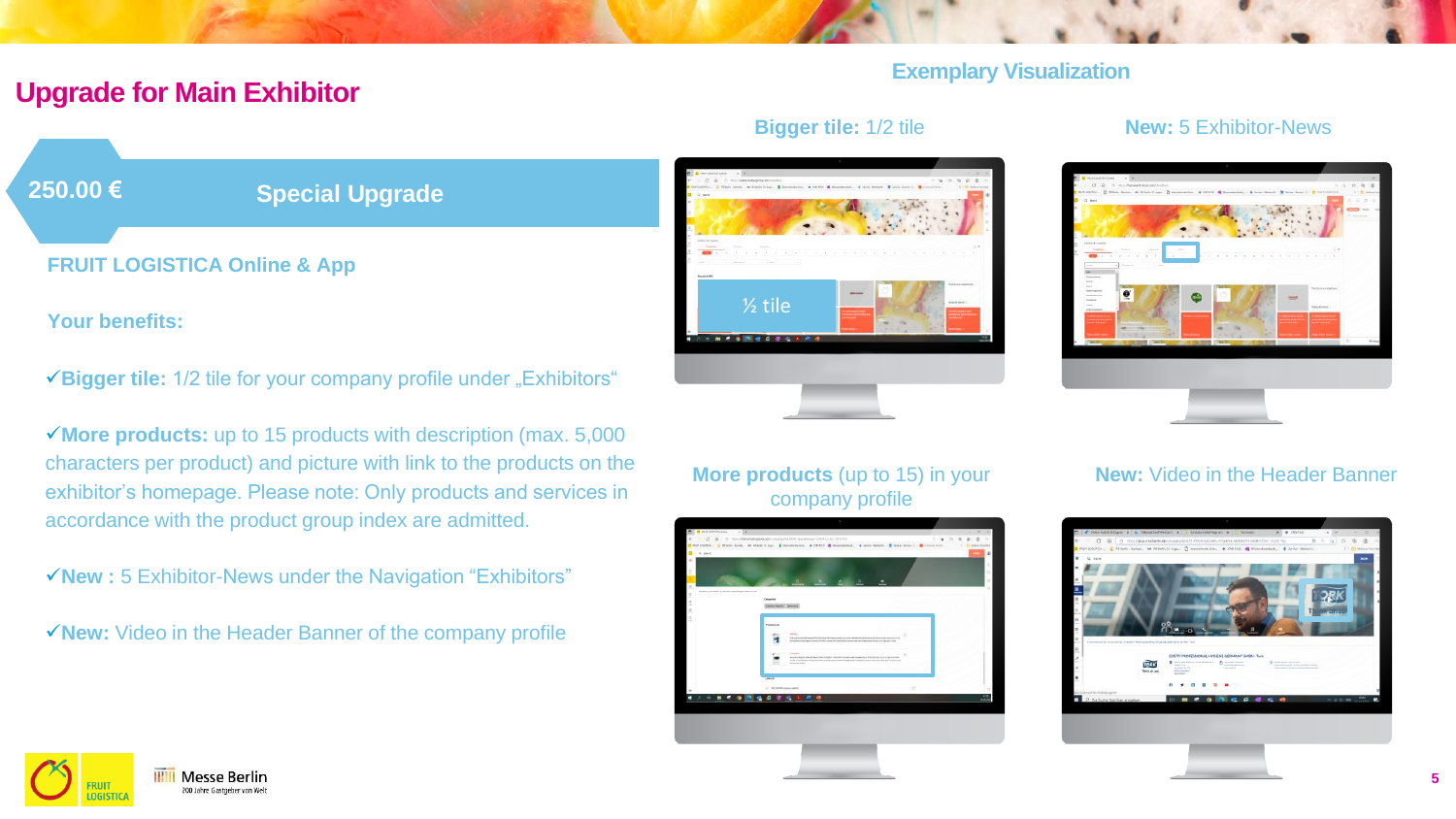# **Upgrades for Co-Exhibitor**

#### **FRUIT LOGISTICA Online & App**

**Your benefits:**

- ✓ **Bigger tile:** 1/4 tile for your company profile under "Exhibitors"
- ✓ **More products:** up to 10 products with description (max. 5000 characters per product) and picture with link to the products on the exhibitor's homepage. Please note: Only products in accordance with the product group index are admitted.



✓**More products:** up to 15 products with description (max. 5,000 characters per product) and picture with link to the products on the exhibitor's homepage. Please note: Only products and services in accordance with the product group index are admitted.

✓**New :** 5 Exhibitor-News under the Navigation "Exhibitors"

✓**New:** Video in the Header Banner of the company profile

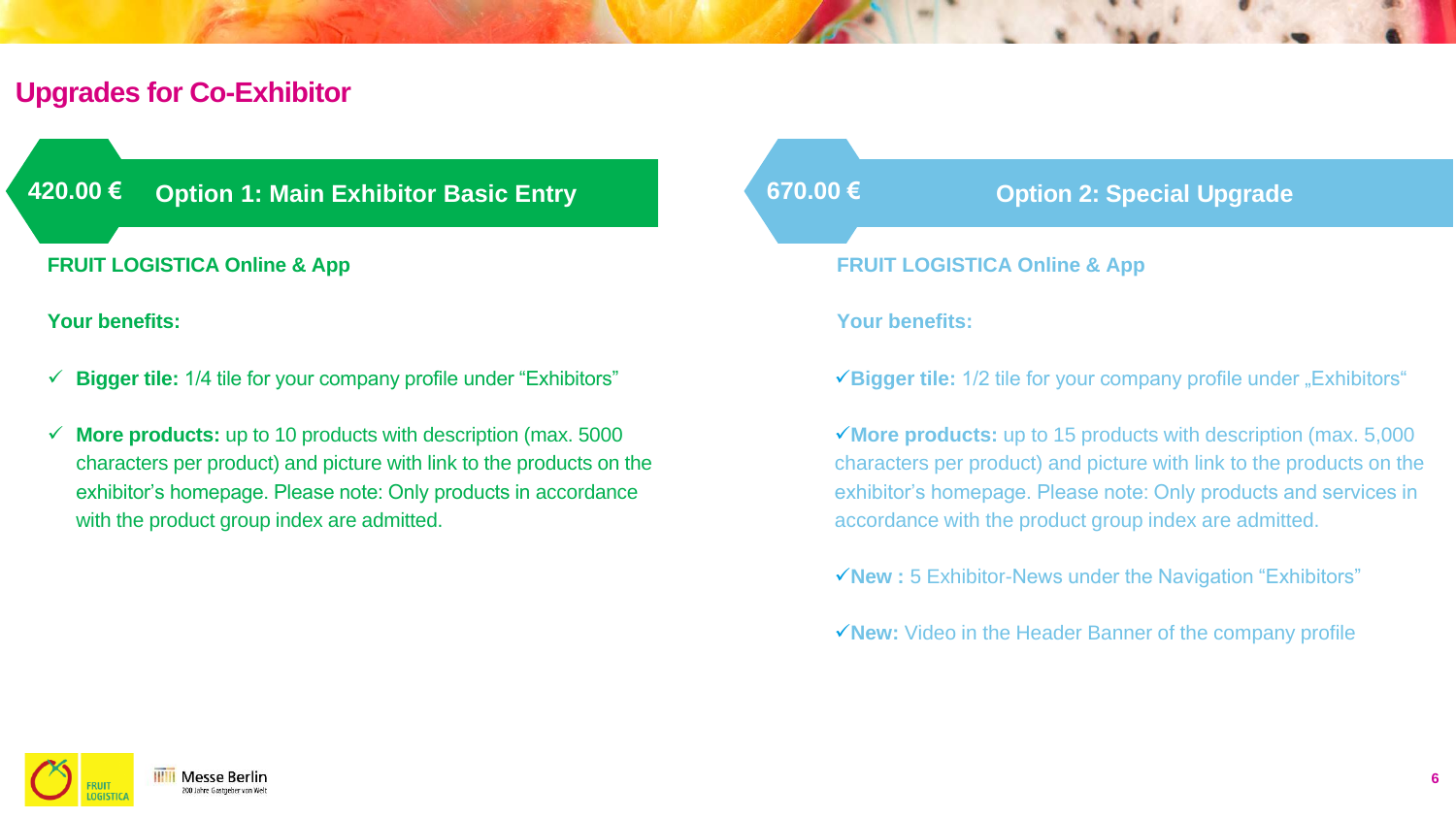# **Upgrade for Co-Exhibitor**

**Option 3: Co-Exhibitor Basic Entry + Exhibitor News 250.00 €**

**FRUIT LOGISTICA Online & App**

**Your benefits:**

✓ **up to 5 Exhibitor-News under the navigation "Exhibitors"**  additional to the co-exhibitor basic entry

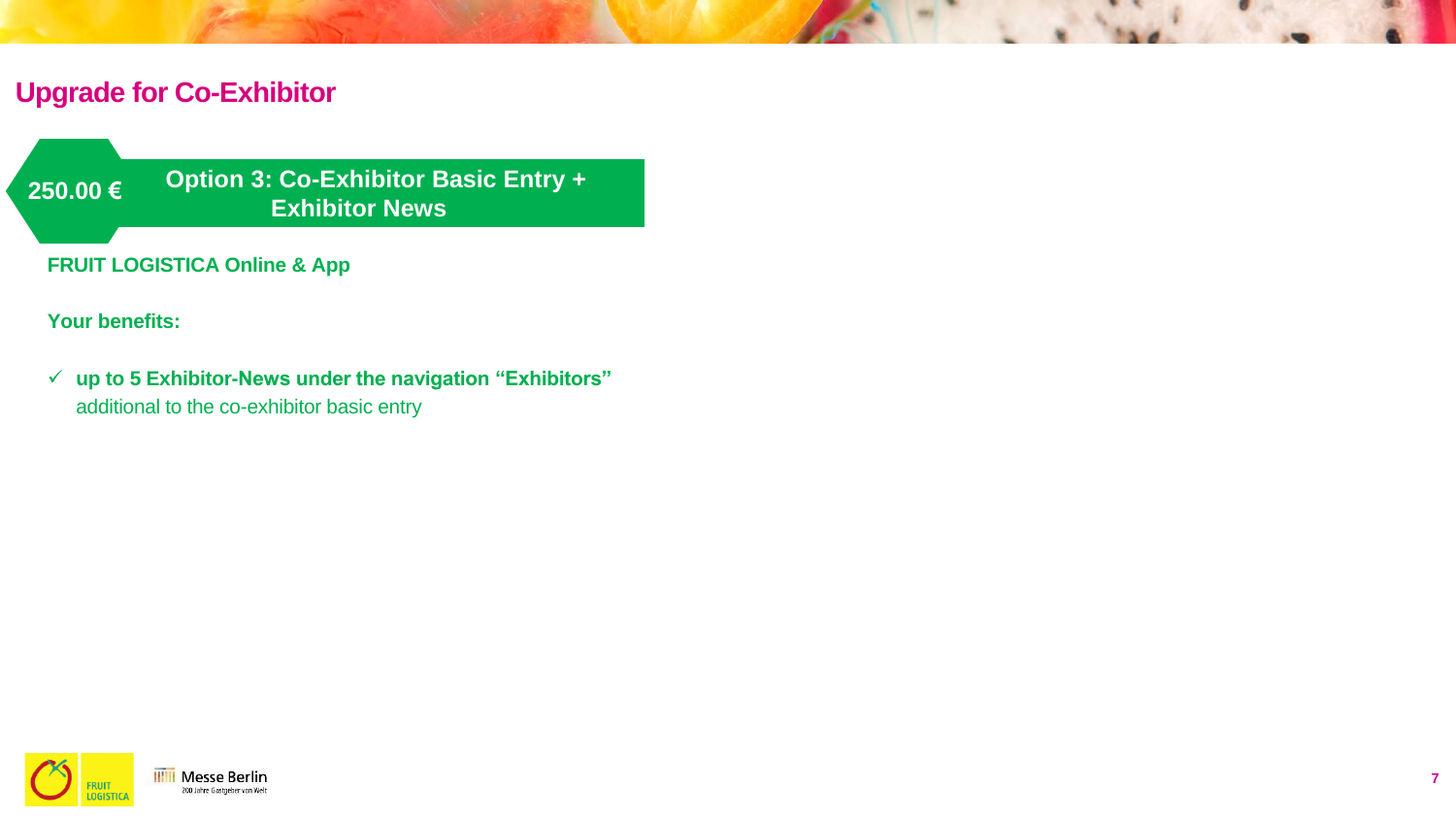## **Network**

**200.000 b 250.00 €** Use the digital and the on-site options to make connections and to boost

Complement your presence online and vice versa with selected and impressive advertising spaces on site. Use our recommendations or choose freely from our extensive portfolio.

**250.00 €** Get in touch with our experienced team.



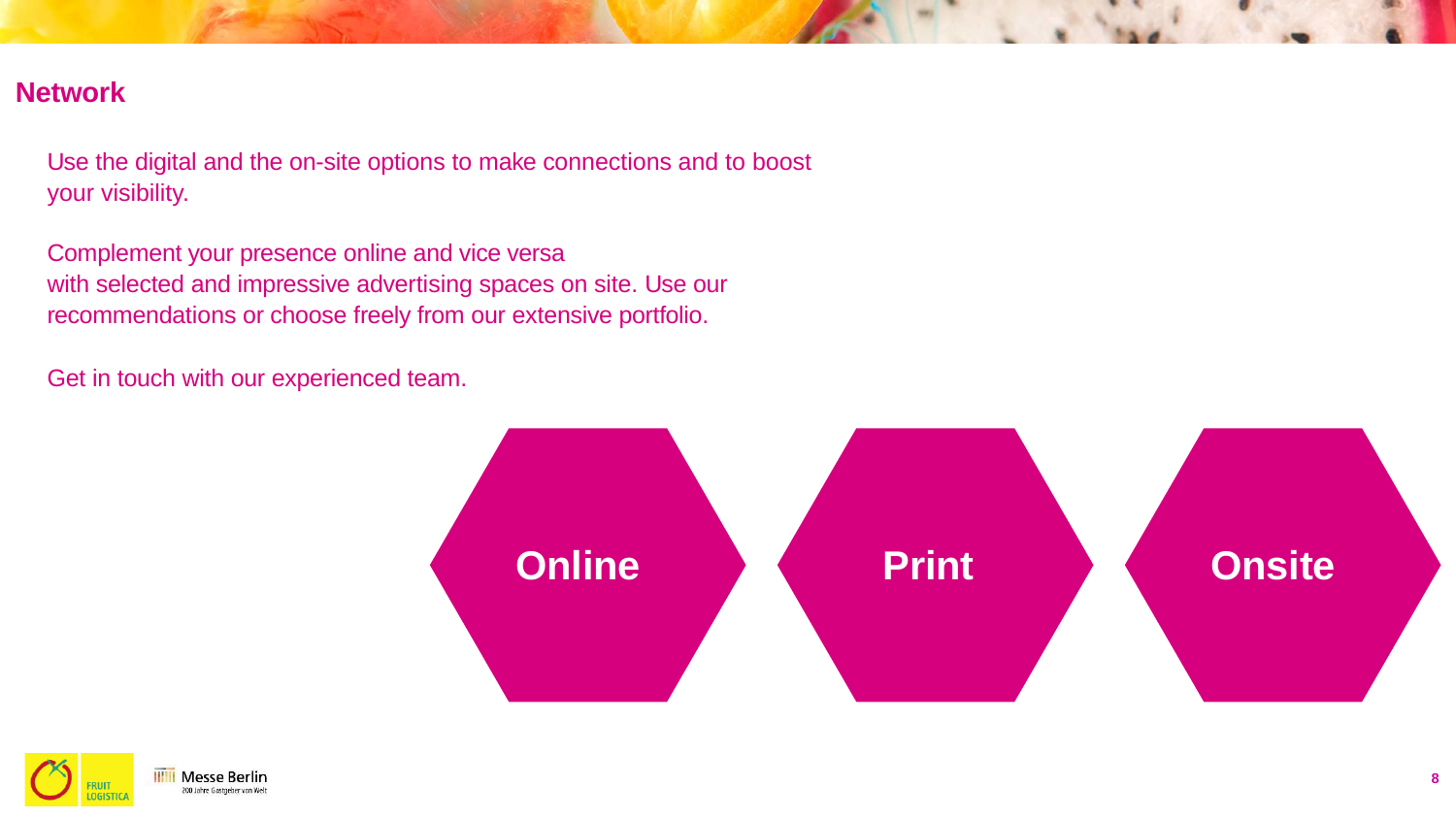# **Print Advertising**

## **Exhibition Guide (Print)**

- Advertisements
- Extended company entry with logo in alphabetical list A-Z

### **Advertising closing date:**

Date advertising: 25 March 2022 Deadline print: 21 February 2022 until 28 February 2022 Order [here](https://www.fruitlogistica.com/en/about/exhibition-guide/advertisement-order-exhibition-guide.html) your Exhibition Guide Advertising!

### **Contact**

Fruitnet Media International Mo–Fri CET 09:00-16:30 h T +49 211 9910440 F +49 211 6911746 [katalog@fruchthandel.de](mailto:katalog@fruchthandel.de)